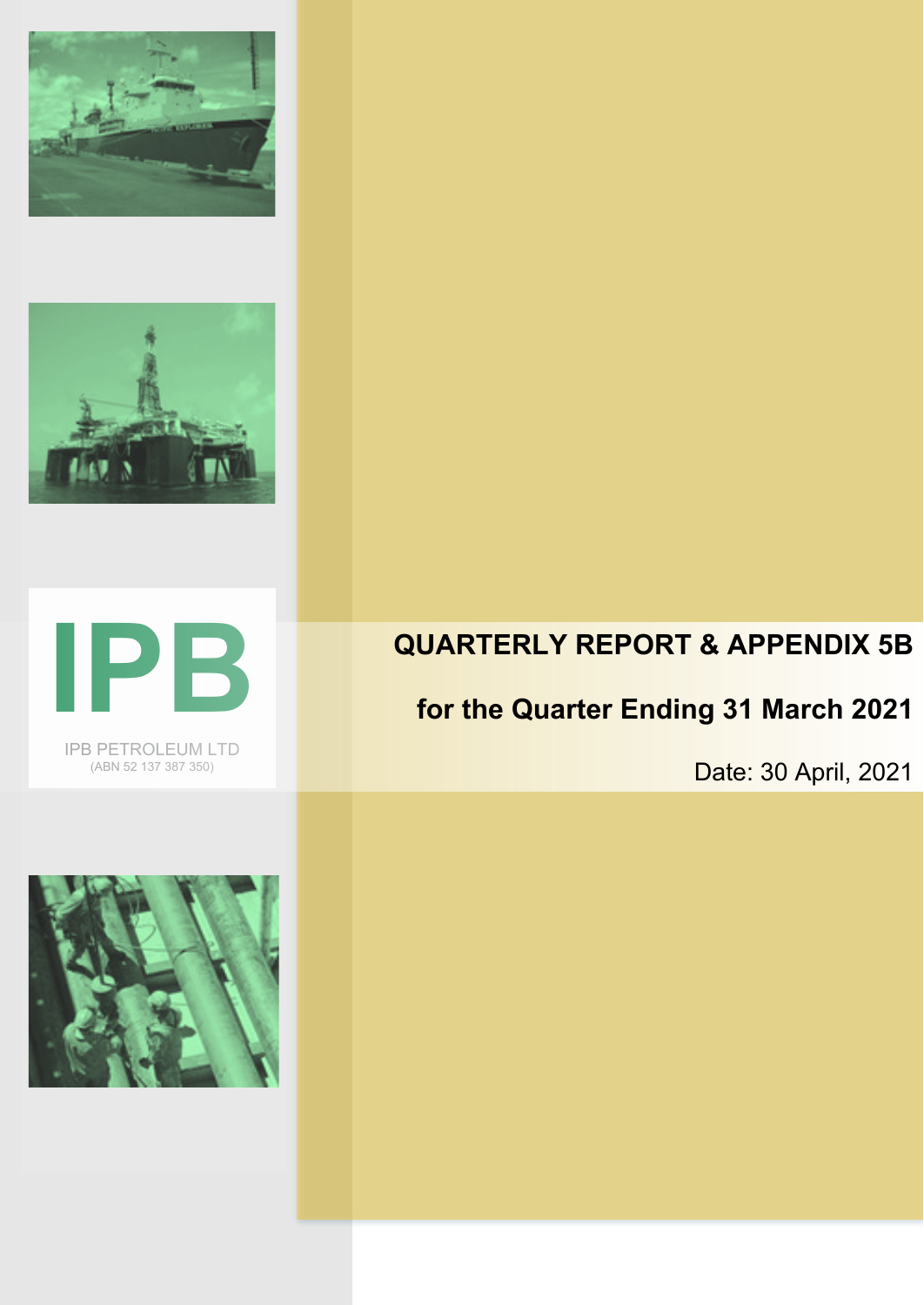

**ASX Code: IPB**

#### **30 April 2021**

### **MARCH 2021 QUARTERLY ACTIVITIES REPORT**

### **SUMMARY OF KEY EVENTS FOR THE QUARTER**

- IPB has not received early remittances in April in accordance with original arrangement between IPB and Quay.
- IPB continues to work with Quay to expedite agreed payments schedule for the proposed Idris well, which were to be fully remitted by end of May 2021
- Quay has provided an updated schedule where all funds will be received by IPB by end June 2021.
- Studies and commercial activites continued, funded by IPB on scoping, sourcing and scheduling for environmental planning and well management and testing services for the proposed Idris appraisal well
- IPB through NERA continued to progress future seismic environmental plan activities

#### **PERMIT WA-424-P (IPB 100%)**

#### **Farmout and Funding Activities and Idris Appraisal Well**

As at the date of this report IPB has not received early remittances from Quay.

IPB is currently working with Quay to confirm the outstanding payments and a revised distribution schedule for funds under the previously disclosed Farmout and Funding Agreement so as not to delay the proposed Idris appraisal well. To-date the well-planning schedule has not been materially compromised and IPB has continued to progress critical path items.

IPB has been advised by Quay that it will receive most of its funding for stage one of the farm-in during the month of May 2021 with the balance by end June 2021.

As Operator of the WA-424-P Joint Venture, IPB aims to award certain key contracts once substantive funding is received from Quay. Under current scheduling, IPB is still aiming to be ready to drill Idris by end of 1st Quarter 2022.

#### **Activities – Corporate and Financial**

As at the end of the Quarter, IPB Petroleum had a cash balance of approximately \$0.403 million.

For further details refer to the attached Appendix 5B.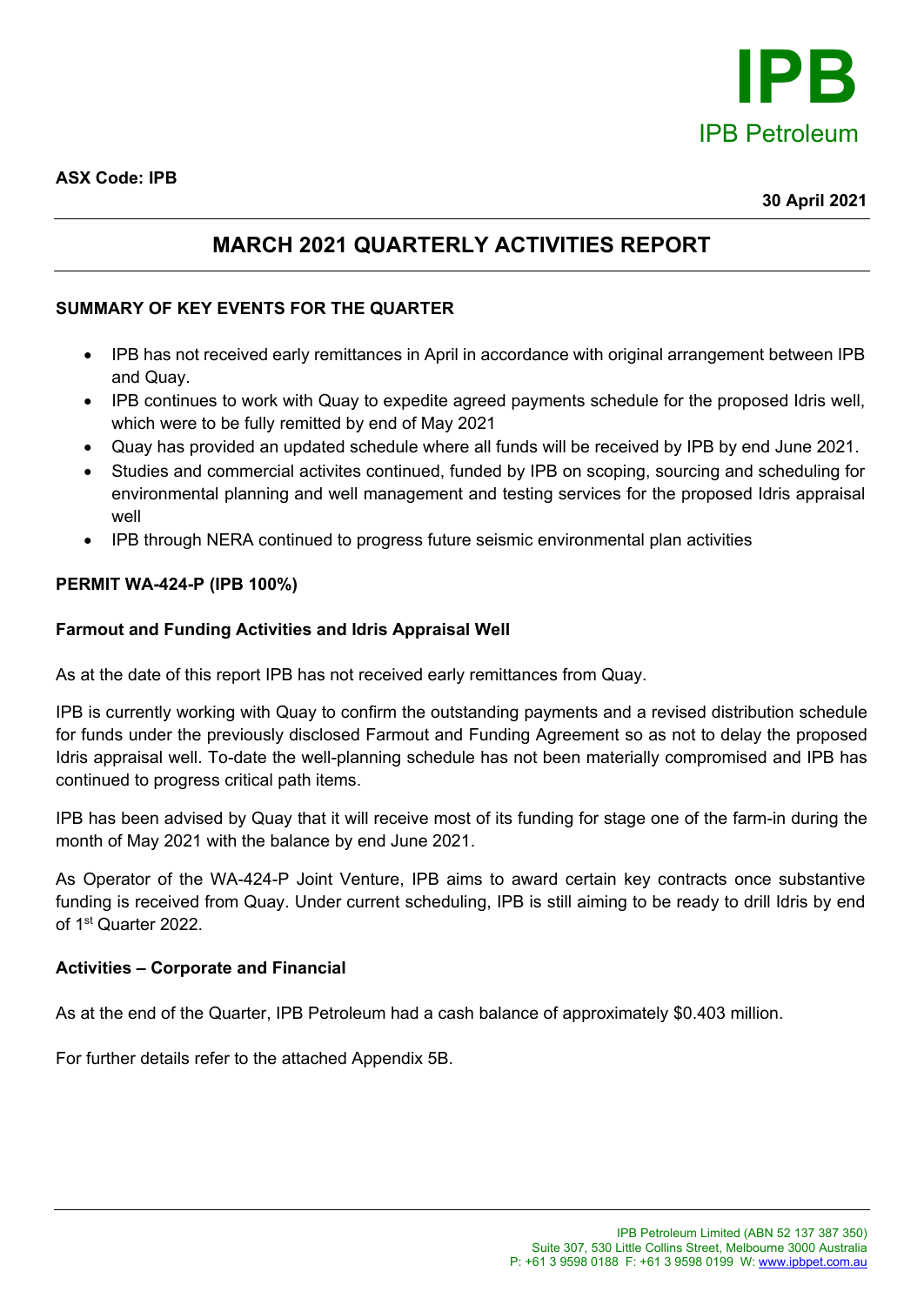

#### **PERMIT HOLDINGS AND INTERESTS**

As at the end of the Quarter, and also as at the date of this report, the Company held an interest in the Browse Basin exploration permit **WA-424-P** (IPB 100% and Operator)**.** Under the Farmout and Funding Agreement with Quay, IPB expects to apply to transfer a 50% working interest in Permit WA-424-P to Quay during the current quarter.



**Location Map : IPB Exploration Permit WA-424-P – Browse Basin**

For further information contact Brendan Brown, Managing Director +61 3 9598 0188 or [admin@ipbpet.com.au](mailto:admin@ipbpet.com.au)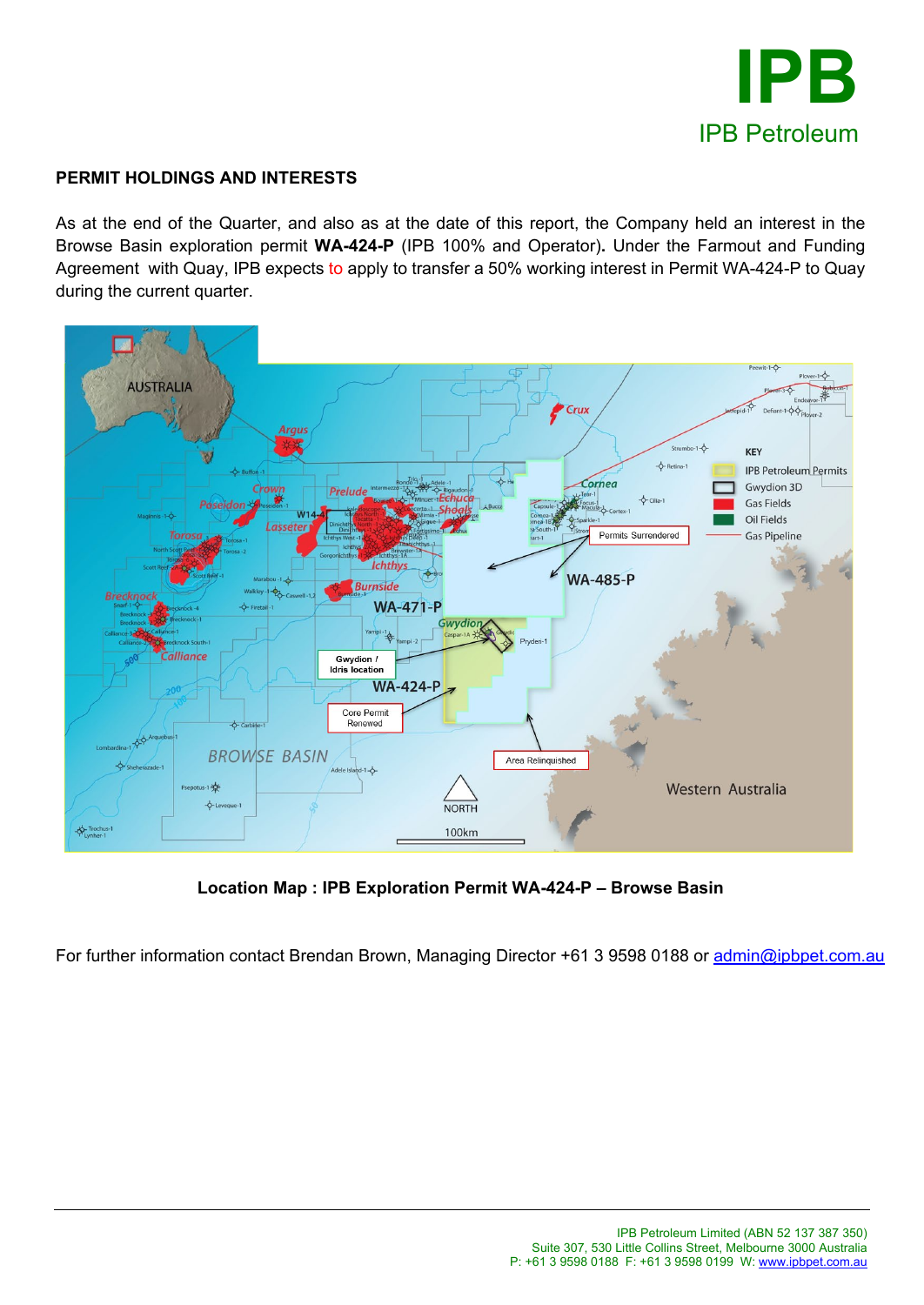### **Appendix 5B**

### **Mining exploration entity or oil and gas exploration entity quarterly cash flow report**

Name of entity

IPB Petroleum Limited

ABN ABN Cuarter ended ("current quarter")

52 137 387 350 31 March 2021

| <b>Consolidated statement of cash flows</b> |                                                   | <b>Current quarter</b><br>\$A'000 | Year to date<br>$(12$ months)<br>\$A'000 |
|---------------------------------------------|---------------------------------------------------|-----------------------------------|------------------------------------------|
| 1.                                          | <b>Cash flows from operating activities</b>       |                                   |                                          |
| 1.1                                         | Receipts from customers                           |                                   |                                          |
| 1.2                                         | Payments for                                      |                                   |                                          |
|                                             | exploration & evaluation (if expensed)<br>(a)     |                                   |                                          |
|                                             | development<br>(b)                                |                                   |                                          |
|                                             | production<br>(c)                                 |                                   |                                          |
|                                             | staff costs<br>(d)                                | (8)                               | (85)                                     |
|                                             | administration and corporate costs<br>(e)         | (97)                              | (125)                                    |
| 1.3                                         | Dividends received (see note 3)                   |                                   |                                          |
| 1.4                                         | Interest received                                 |                                   |                                          |
| 1.5                                         | Interest and other costs of finance paid          |                                   |                                          |
| 1.6                                         | Income taxes paid                                 |                                   |                                          |
| 1.7                                         | Government grants and tax incentives              |                                   | 10 <sup>1</sup>                          |
| 1.8                                         | Other (provide details if material)               |                                   |                                          |
| 1.9                                         | Net cash from / (used in) operating<br>activities | (105)                             | (200)                                    |

|     |                      | Cash flows from investing activities      |      |     |
|-----|----------------------|-------------------------------------------|------|-----|
| 2.1 | Payments to acquire: |                                           |      |     |
|     | entities<br>(a       |                                           | -    |     |
|     | tenements<br>(b)     |                                           | -    |     |
|     | (c)                  | property, plant and equipment             |      |     |
|     | (d)                  | exploration & evaluation (if capitalised) | (16) | 19. |
|     | investments<br>(e)   |                                           |      |     |
|     | (f)                  | other non-current assets                  |      |     |

ASX Listing Rules Appendix 5B (01/12/19) Page 1 + See chapter 19 of the ASX Listing Rules for defined terms.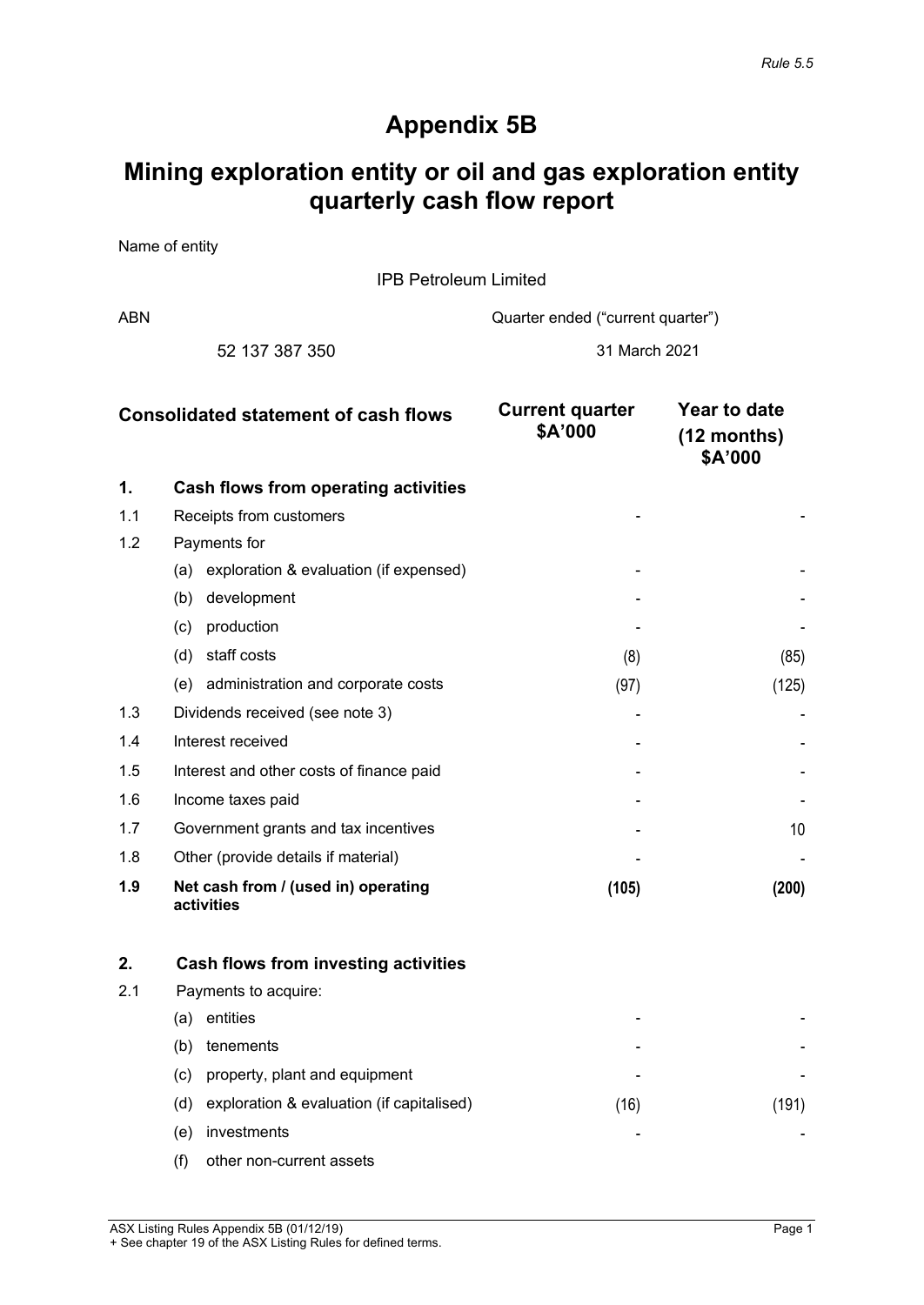|     | <b>Consolidated statement of cash flows</b>       | <b>Current quarter</b><br>\$A'000 | Year to date<br>$(12$ months)<br>\$A'000 |
|-----|---------------------------------------------------|-----------------------------------|------------------------------------------|
| 2.2 | Proceeds from the disposal of:                    |                                   |                                          |
|     | entities<br>(a)                                   |                                   |                                          |
|     | (b)<br>tenements                                  |                                   |                                          |
|     | property, plant and equipment<br>(c)              |                                   |                                          |
|     | (d)<br>investments                                |                                   |                                          |
|     | other non-current assets<br>(e)                   |                                   |                                          |
| 2.3 | Cash flows from loans to other entities           |                                   |                                          |
| 2.4 | Dividends received (see note 3)                   |                                   |                                          |
| 2.5 | Other (provide details if material)               |                                   |                                          |
| 2.6 | Net cash from / (used in) investing<br>activities | (16)                              |                                          |

| 3.   | Cash flows from financing activities                                                       |   |      |
|------|--------------------------------------------------------------------------------------------|---|------|
| 3.1  | Proceeds from issues of equity securities<br>(excluding convertible debt securities)       |   | 36   |
| 3.2  | Proceeds from issue of convertible debt<br>securities                                      |   |      |
| 3.3  | Proceeds from exercise of options                                                          |   | 136  |
| 3.4  | Transaction costs related to issues of equity<br>securities or convertible debt securities |   | (35) |
| 3.5  | Proceeds from borrowings                                                                   |   |      |
| 3.6  | Repayment of borrowings                                                                    |   |      |
| 3.7  | Transaction costs related to loans and<br>borrowings                                       |   |      |
| 3.8  | Dividends paid                                                                             |   |      |
| 3.9  | Other (provide details if material)                                                        |   |      |
| 3.10 | Net cash from / (used in) financing<br>activities                                          | ۰ | 137  |

|     | Net increase / (decrease) in cash and<br>cash equivalents for the period |       |     |
|-----|--------------------------------------------------------------------------|-------|-----|
| 4.1 | Cash and cash equivalents at beginning of<br>period                      | 523   | 657 |
| 4.2 | Net cash from / (used in) operating<br>activities (item 1.9 above)       | (105) |     |
| 4.3 | Net cash from / (used in) investing activities<br>(item 2.6 above)       | 161   | 191 |
|     | Net cash from / (used in) financing activities<br>(item 3.10 above)      |       |     |

ASX Listing Rules Appendix 5B (01/12/19) Page 2

+ See chapter 19 of the ASX Listing Rules for defined terms.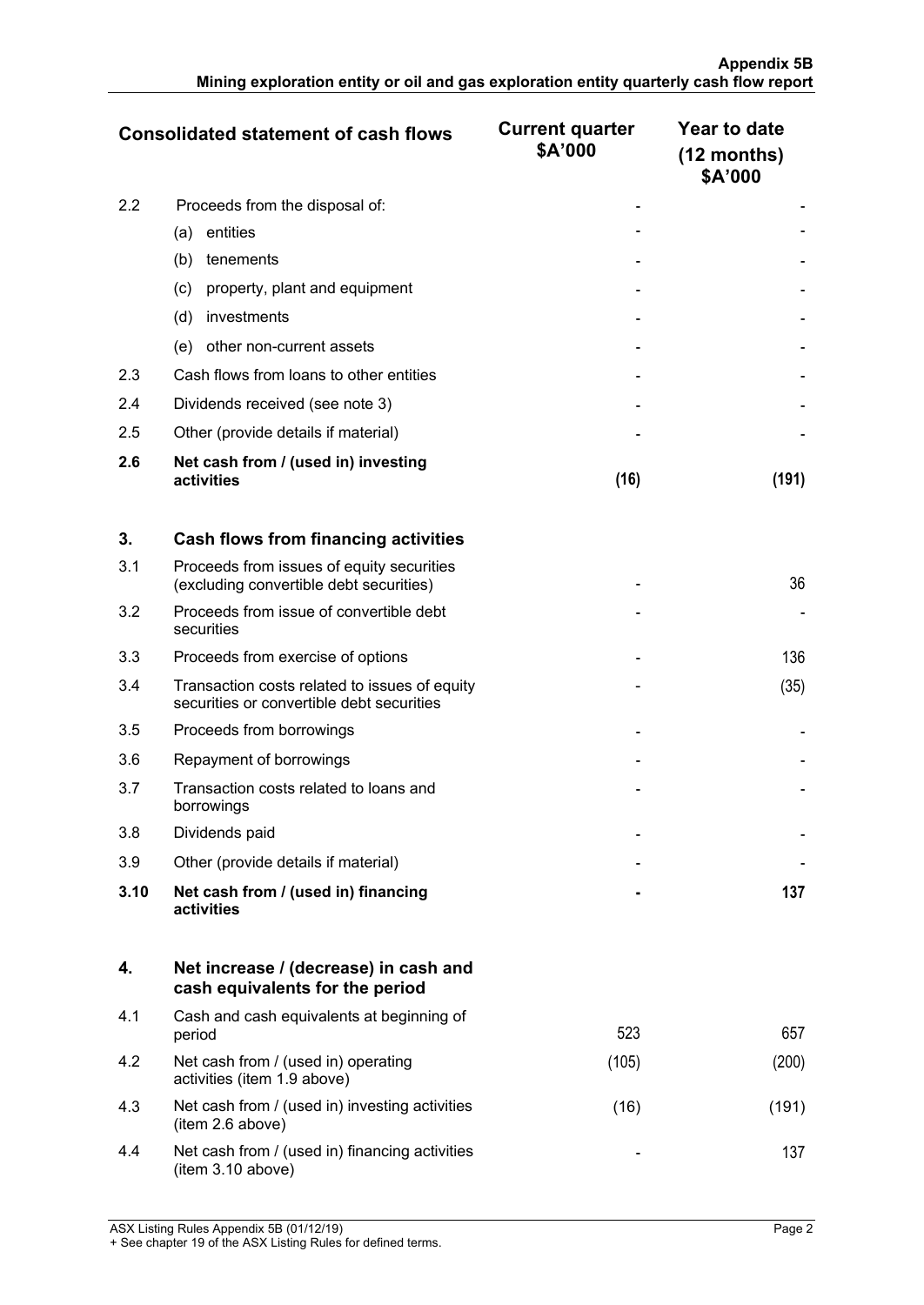| <b>Consolidated statement of cash flows</b> |                                                      | <b>Current quarter</b><br>\$A'000 | Year to date<br>(12 months)<br>\$A'000 |
|---------------------------------------------|------------------------------------------------------|-----------------------------------|----------------------------------------|
| 4.5                                         | Effect of movement in exchange rates on<br>cash held |                                   |                                        |
| 4.6                                         | Cash and cash equivalents at end of<br>period        |                                   |                                        |
|                                             |                                                      |                                   |                                        |

| 5.  | Reconciliation of cash and cash<br>equivalents<br>at the end of the quarter (as shown in the<br>consolidated statement of cash flows) to the<br>related items in the accounts | <b>Current quarter</b><br>\$A'000 | <b>Previous quarter</b><br>\$A'000 |
|-----|-------------------------------------------------------------------------------------------------------------------------------------------------------------------------------|-----------------------------------|------------------------------------|
| 51  | <b>Bank balances</b>                                                                                                                                                          | 403                               | 523                                |
| 5.2 | Call deposits                                                                                                                                                                 |                                   |                                    |
| 5.3 | <b>Bank overdrafts</b>                                                                                                                                                        |                                   |                                    |
| 5.4 | Other (provide details)                                                                                                                                                       |                                   |                                    |
| 5.5 | Cash and cash equivalents at end of<br>quarter (should equal item 4.6 above)                                                                                                  | 403                               |                                    |

| 6.  | Payments to related parties of the entity and their<br>associates                          | <b>Current quarter</b><br><b>\$A'000</b> |
|-----|--------------------------------------------------------------------------------------------|------------------------------------------|
| 6.1 | Aggregate amount of payments to related parties and their<br>associates included in item 1 | (8)                                      |
| 6.2 | Aggregate amount of payments to related parties and their<br>associates included in item 2 |                                          |

Note: if any amounts are shown in items 6.1 or 6.2, your quarterly activity report must include a description of, and an explanation for, such payments

The Payments for items 6.1 above relate to Executive and Non-Executive Fees Paid.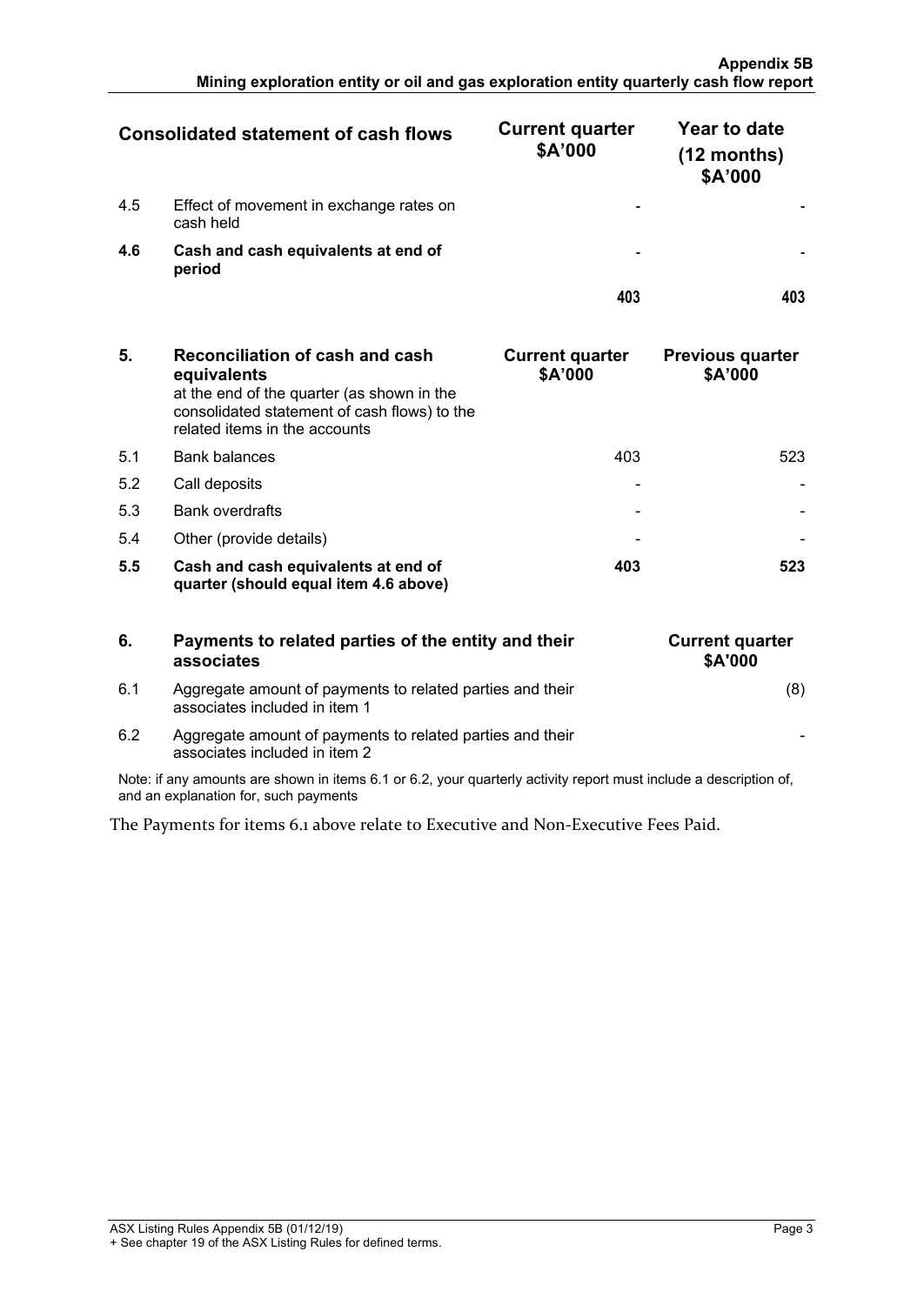- **7. Financing facilities** *Note: the term "facility' includes all forms of financing arrangements available to the entity. Add notes as necessary for an understanding of the sources of finance available to the entity.*
- 
- 7.2 Credit standby arrangements
- 7.3 Other (please specify)
- 7.4 **Total financing facilities - -**

| 7.  | <b>Financing facilities</b><br>Note: the term "facility' includes all forms of financing<br>arrangements available to the entity.<br>Add notes as necessary for an understanding of the<br>sources of finance available to the entity. | <b>Total facility</b><br>amount at quarter<br>end<br>\$A'000 | Amount drawn at<br>quarter end<br>\$A'000 |
|-----|----------------------------------------------------------------------------------------------------------------------------------------------------------------------------------------------------------------------------------------|--------------------------------------------------------------|-------------------------------------------|
| 71  | Loan facilities                                                                                                                                                                                                                        |                                                              |                                           |
| 7.2 | Credit standby arrangements                                                                                                                                                                                                            |                                                              |                                           |
| 7.3 | Other (please specify)                                                                                                                                                                                                                 |                                                              |                                           |
| 7.4 | <b>Total financing facilities</b>                                                                                                                                                                                                      |                                                              |                                           |

## 7.5 **Unused financing facilities available at quarter end** n/a 7.6 Include in the box below a description of each facility above, including the lender, interest rate, maturity date and whether it is secured or unsecured. If any additional financing facilities have been entered into or are proposed to be entered into after quarter end, include a note providing details of those facilities as well.

| 8.  | Estimated cash available for future operating activities                     | \$A'000 |
|-----|------------------------------------------------------------------------------|---------|
| 8.1 | Net cash from / (used in) operating activities (Item 1.9)                    | (105)   |
| 8.2 | Capitalised exploration & evaluation (Item 2.1(d))                           | (16)    |
| 8.3 | Total relevant outgoings (Item $8.1 +$ Item $8.2$ )                          | (120)   |
| 8.4 | Cash and cash equivalents at quarter end (Item 4.6)                          | 403     |
| 8.5 | Unused finance facilities available at quarter end (Item 7.5)                |         |
| 8.6 | Total available funding (Item $8.4 +$ Item $8.5$ )                           | 403     |
| 8.7 | Estimated quarters of funding available (Item 8.6 divided by<br>Item $8.3$ ) | 3.3     |

#### 8.8 If Item 8.7 is less than 2 quarters, please provide answers to the following questions:

1. Does the entity expect that it will continue to have the current level of net operating cash flows for the time being and, if not, why not?

Answer:

2. Has the entity taken any steps, or does it propose to take any steps, to raise further cash to fund its operations and, if so, what are those steps and how likely does it believe that they will be successful?

Answer:

3. Does the entity expect to be able to continue its operations and to meet its business objectives and, if so, on what basis?

Answer: